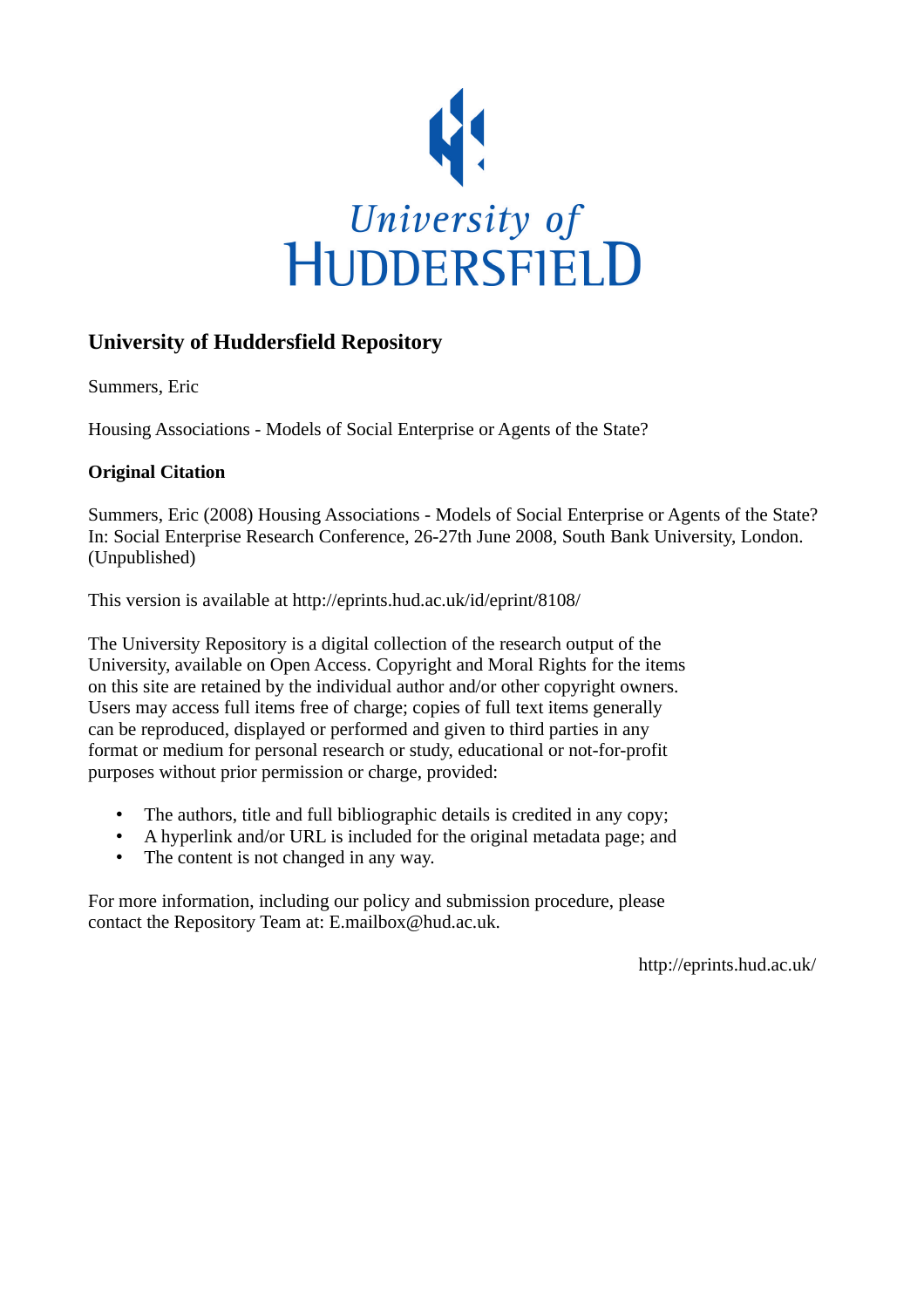# Housing Associations - Models of Social Enterprise or Agents of the State?

# [Draft – not for quoting]

Eric Summers Senior Lecturer in Business Strategy

> Business School University of Huddersfield **Queensgate Huddersfield** HD1 3DH United Kingdom

Tel: (+44) 1484 689660 E-mail: e.summers@hud.ac.uk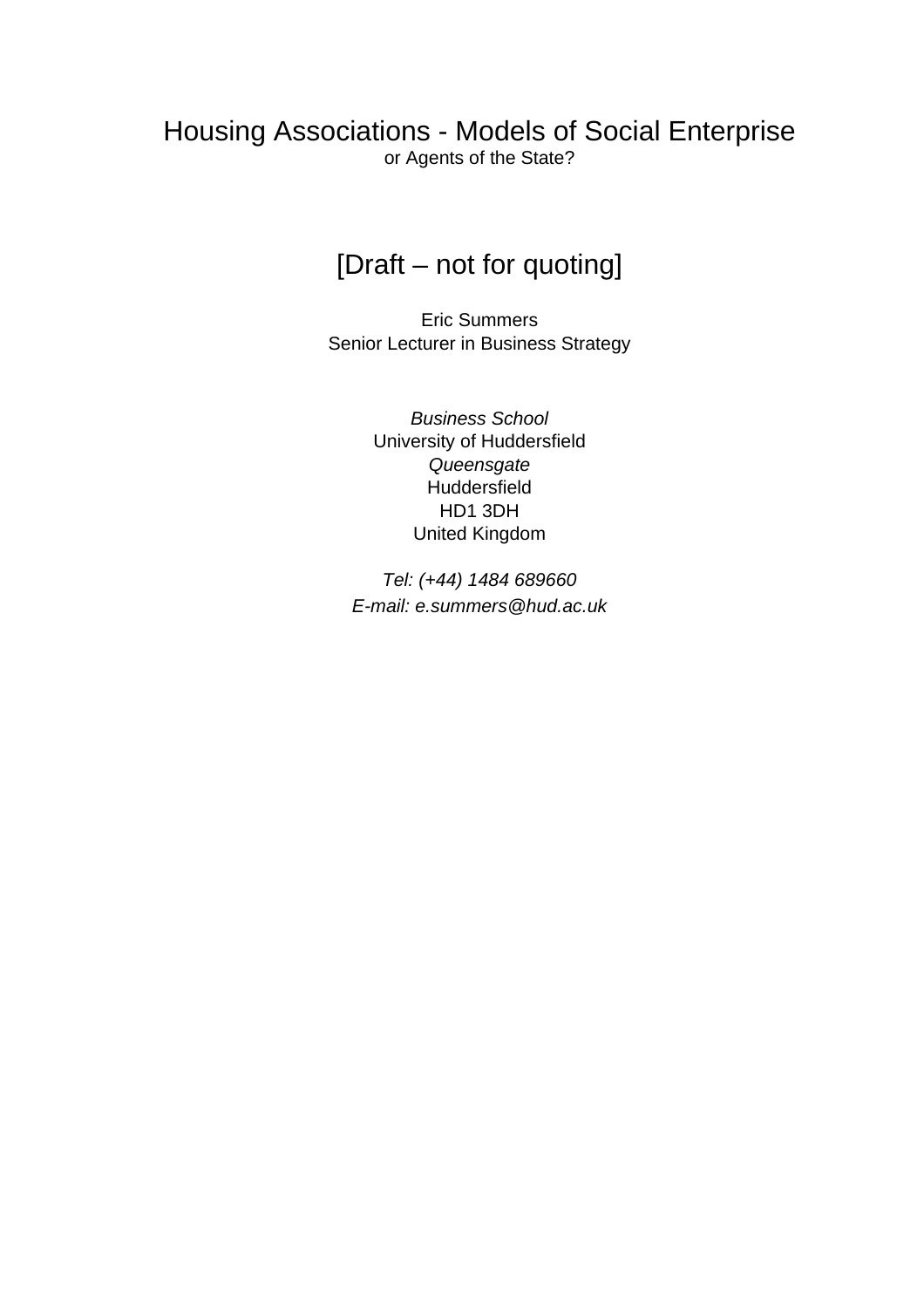# **Housing Associations - Models of Social Enterprise or Agents of the State?**

### **1. Introduction**

As I came to review the final draft of this paper two events provided cause for further reflection on the nature of what is being reviewed here. Firstly, the conclusion of the transfer of the remaining 15,500 Liverpool City Council housing stock to a newly formed housing association: Liverpool Mutual Homes. Then one of Eastenders' lead characters spoke with a real sense of familiarity, of the problems he might have with 'the housing association' when she takes in a friends family as lodgers. Delete 'housing association' and insert 'council' to picture the same script from only 3-4 years ago. Not quite as significant an event as that at Liverpool, but one that seems to capture some of the social changes involved: popular culture has caught up with certain policy developments.

Housing associations have been described as 'curious entities' being 'neither private trading bodies driven by the profit motive, nor democratically elected public bodies, nor government appointed bodies.' (Arden (1983) as quoted in Malpass 2000a, p.3). In fact even the term 'housing association' leaves some room for confusion and misinterpretation. The legal definition given within the Housing Associations Act 1985 includes organisations with such diverse titles as William Sutton Housing Trust, the Exeter Housing Society, Haig Homes and numerous individual almhouses. Moreover, in England at least the term housing association, or at least the formal legal status, has to some extent been superceded by the legal definition of Registered Social Landlords under the Housing Act 1996, but only in respect of those that are 'registered' with their primary regulator, the Housing Corporation.

Accepting for the moment the vagueness of the definition, we can see that housing associations have become a significant feature of the current housing policy arena. Currently providing over 1.9m homes in the rental market, the sector has been rapidly growing to almost match the scale of provision of council housing at around 2.1m homes in total[1]. The total provision does however obscure considerable diversity within the sector, with the Cave Report (Cave 2007) identifying some 1165 small housing associations with less than 250 units and another 60 very large associations or group structures with more than 10,000 homes - these larger associations comprising some 55% of the total housing association sector stock. The housing association trade body, the National Housing Federation also refers to a sector membership of more than 1,300 organisations varying in size from fewer than 10 homes, to more than 50,000. Altogether, housing associations provide about two million homes for five million people across England. (http://www.housing.org.uk – accessed March 20 2008).

Given such a significant scale of provision and profile, it is reasonable to consider where such organisations fit into the current debate and policy discussions regarding social enterprises, and if this sector might provide a lead model for a future world of social enterprise. Alternatively, is such a scale of provision indicative of a subtle, perhaps sometimes unsubtle, shift of public provision into some for a third sector host 'agency of the state'. And what might this mean for other sectors where the there is as yet just an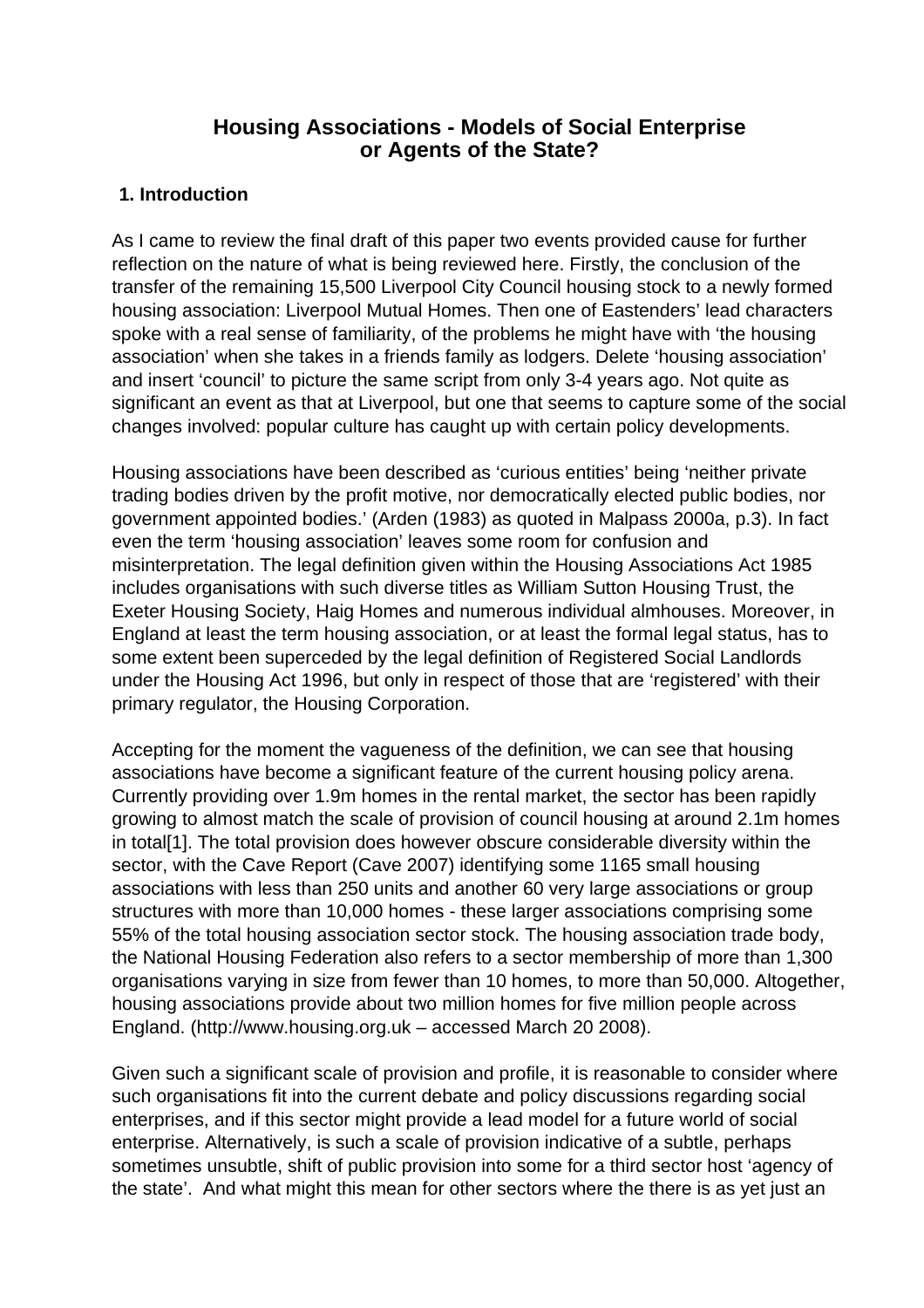embryonic shift towards social enterprise?

This paper sets out to review the review what is meant by social enterprise in respect to housing associations and to consider how the status and socio-political role of housing associations has changed over time. Secondly, the paper poses some questions that may provide for further lines of research in considering the relationship of the state and social enterprises, and the conceptualisation of agents of the state.

# **2. Social enterprise and the historical policy 'location' of housing associations**

Recent Governments have given much vocal support for the development of social enterprises. Former Prime Minister Tony Blair's vision for social enterprises was that … 'social enterprise offers radical new ways of operating for public benefit. By combining strong public service ethos with business acumen, we can open up the possibility of entrepreneurial organisations - highly responsive to customers and with the freedom of the private sector - but which are driven by a commitment to public benefit rather than purely maximising profits for shareholders' (DTI (2002) Prime Minister's foreword).

Here the government defines as 'a business with primarily social objectives whose surpluses are principally reinvested for that purpose in the business or in the community, rather than being driven by the need to maximise profit for shareholders and owners' (DTI 2002, p.7). Elsewhere social enterprises are seen to have certain common characteristics of demonstrating an enterprise orientation, social aims and having some form of social ownership (SEN 2003, p.7). The Social Enterprise Coalition's own constitution says social enterprise means 'an organisation that trades in the market for a social purpose.' (SEN 2003, p.7).

Just as with the problem of defining housing associations, it is recognised that social enterprises are not easily identified or defined as Jones & Keogh (2005) recognise, although they themselves do then proceed to add to the available definitions by determining that social enterprises are:

- . Those that are self sufficient solely through trade.
- . Those seeking sustainability through mixed incomes, subsidy or funding.
- . The concept of social enterprises not being constrained purely by charitable and/or State concerns and definitions over 'public benefit'. There should be an understanding within policy considerations for those social enterprises that exist to address their social mission, focused on the needs of members and peers, who autonomously and voluntarily organise for mutual benefit through self help in noncharitable social businesses – and whose services are not necessarily linked to the provision of public services *[note: my italics]*

Pearce (2003) then provides a further system of recognition in identifying his six 'tests' of social enterprise or as he puts it, 'six defining characteristics fundamental to social enterprise' (pp 31- 44).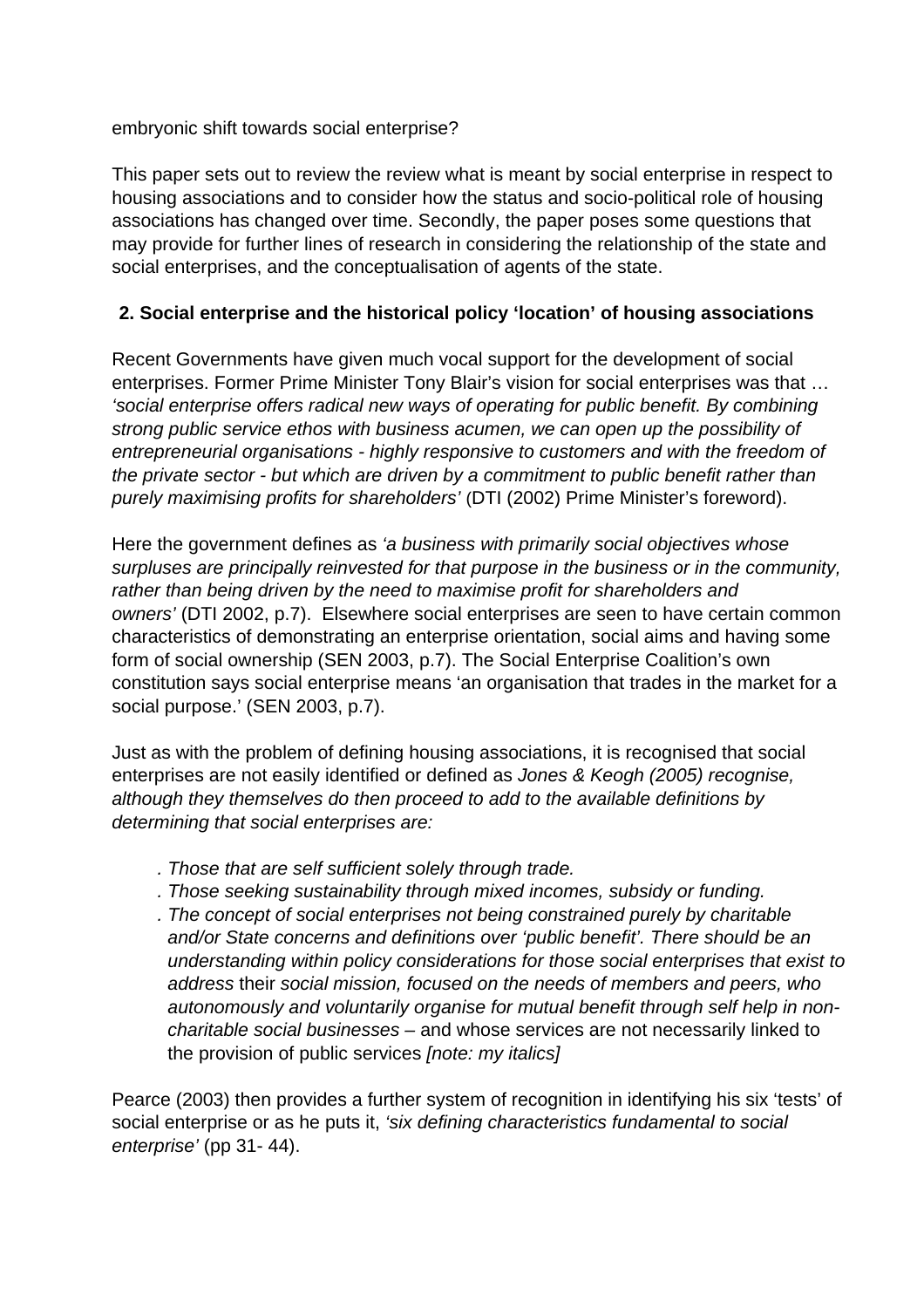Where then do housing associations fit into such definitions? Their primary focus on providing housing for rent clearly gives a measure of independent income and 'trade', and traditionally it can be seen that they have their 'not-for-profit' status captured by the common use of charitable and/or Industrial and Provident Society governance documents. Their social objectives are also set out in such governance documents and there is much evidence of their delivery of a business model and form as framed within a social mission and intent.

So, we find that various authors find a position for housing associations within this loosely defined amalgam of social enterprise and Third. But not without some variation in classification: For example Pearce provides for the positioning of housing associations as social enterprises, whilst separately locating community-based housing associations, community housing trusts and housing co-operatives are seen as community enterprises (Pearce, 2007, p.29). Hudson (2003) places housing associations within that periphery zone that overlaps the third sector and the public sector in his 3-sector model (p. 10), alongside quangos, and education colleges (Figure 1 below):

Then the Department of Communities and Local Government notes that the Third Sector 'incorporates a huge diversity of non-governmental organisations .... The sector includes community groups, voluntary organisations, faith and equalities groups, charities, social enterprises, co-operatives, mutuals and **housing associations**' (DCLG 2007b, p.5).

The Social Enterprise Coalition finds space to include an example housing association within it's 'Guide to Social Enterprise', yet the case study does not focus on the main business activities of the parent body Leicester Housing Association. Rather the focus is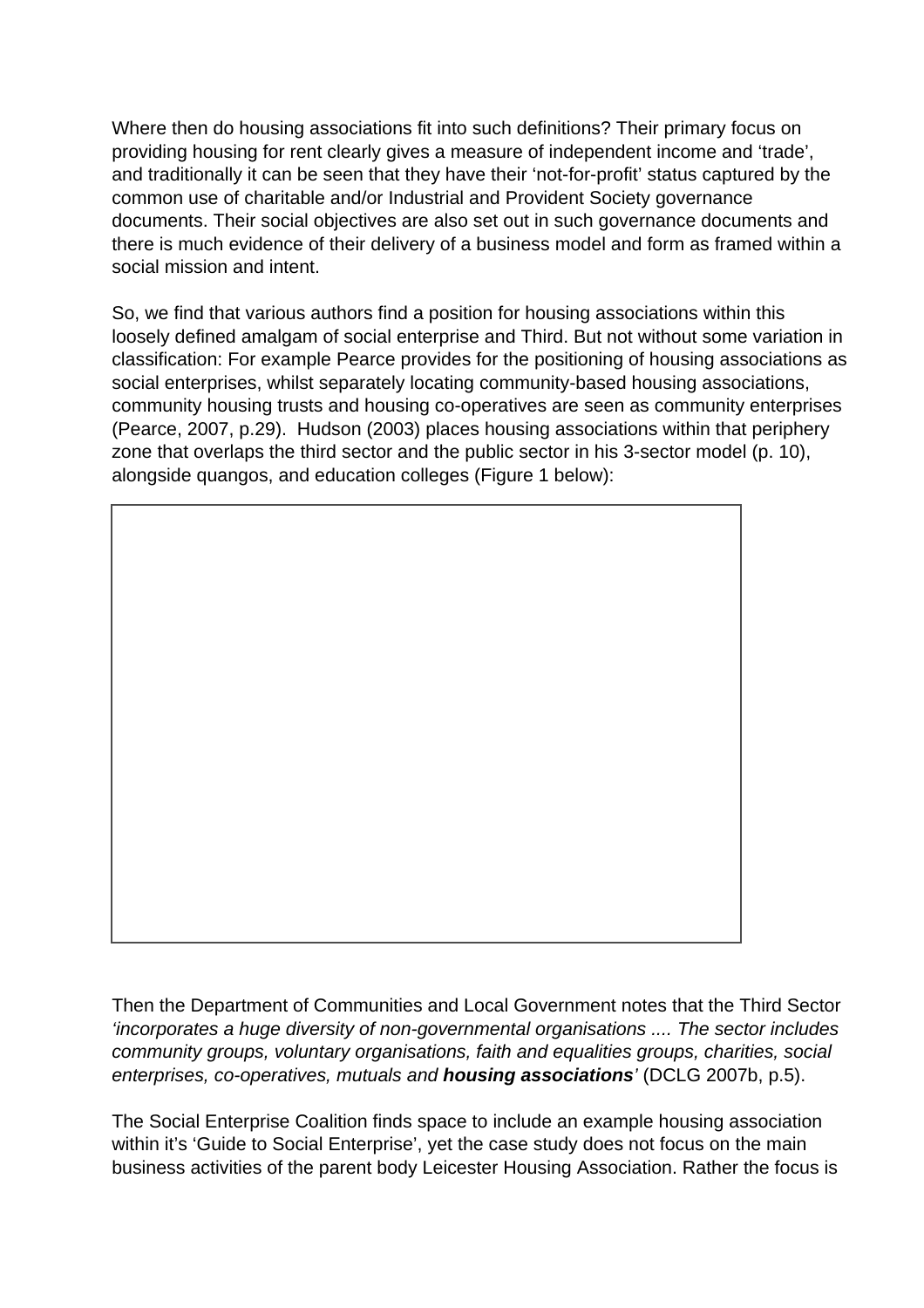on it's subsidiary TREES (ie 'Training, Regeneration, Education, Employment, Sustainability') which itself has a number of subsidiaries including Thorpete Associates Ltd founded to provide gas and electrical installation and maintenance services and Newlife Regeneration & Construction Ltd providing other construction and development related services to LH and a range of other organisations. The parent body is itself described as a 'housing and regeneration agency' today managing more than 7,500 homes.

The fact is that, in attempting to simplify, these classifications obscure both the historical development of housing association and the current reality of what housing associations do and how they do it.

Historically housing associations have taken several different forms. But whilst there are some reflections of past eras, this does not equate to continuity in terms of historiography (Malpass, 2000b). It can be accepted that there are some antecedents of the modern housing association in the form of almhouses, creating a 'pre-history' of the housing association sector going back over 1000 years (Tickell, 1996). Tickell identifies 1235 as the start of this historical trail being the formation of the Origin of the St Lawrence's Hospital Charity – the oldest member of the National Housing Federation, the trade body to the housing association sector. According to the Almhouse Association there are almost 1800 separate Almshouse Charities in the UK with 2,600 groups of Almshouses and some 30,000 Almshouse dwellings[2] Most of these are now registered charities but many are simultaneously registered with the Housing Corporation, an ancient artefact transmuted into the 21st housing policy arena.

Equally there are examples which can be traced back from the mid-nineteenth century philanthropic capitalists. The exact determination of the earliest of these forms of charitable housing trusts is debatable with Malpass (2000b) referring to Society for Improving the Condition of the Labouring Classes, founded in 1830, and Back and Hamnett (1985) identifying the Metropolitan Association for the Improvement of the Dwellings of the Industrious Classes, founded in 1842. Both of these pre-date the Social Enterprise Coalition's bid for the earliest social enterprises being formed in 1844 when 'suffering at the hands of exploitative factory owners and shopkeepers who charged extortionate prices, 28 working men in Rochdale scraped together £28 to open their own shop – so heralding the beginning of the modern co-op movement' (SEC 2003, p. 7).

Housing historians often collectively refer to the formation of various new societies and trusts by '5% philanthropy', as defining an acceptance of a lower return on capital investment than the usual 7 to 10% prevailing at the time. As Back & Hamnett note this 'had this twin objective of assisting the labouring classes whilst attracting private investment … [and] … These trusts were seen by many as proof that private capital, efficiently controlled, was capable of dealing with the problems of unsanitary housing, thus obviating the need for direct state intervention' (1985, p.394). But this category of philanthropic investment also included several charitable endowments as those that created such modern day housing associations as the Peabody Trust (from 1862), the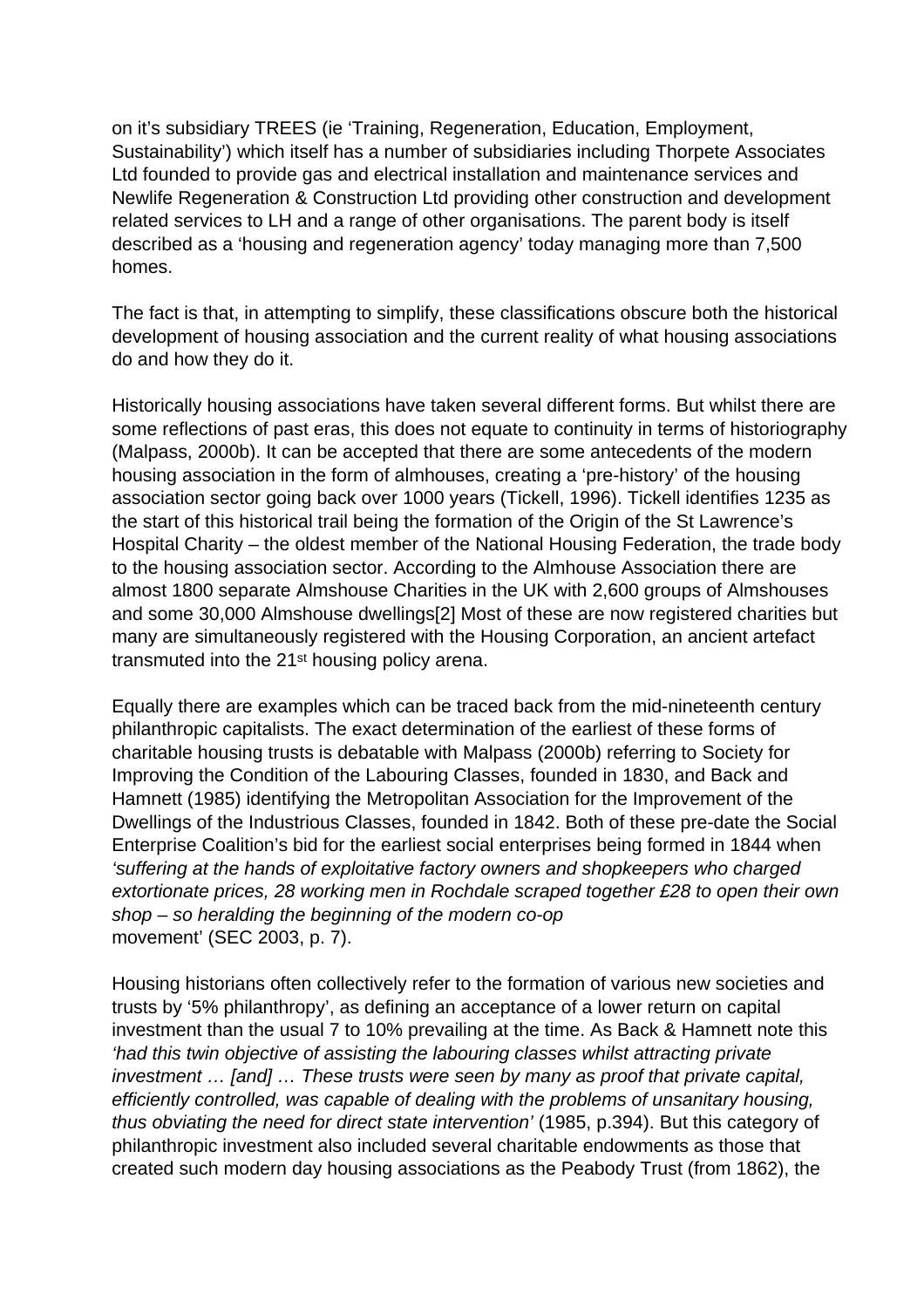Guinness Trust (1889), and the William Sutton Trust (1900) amongst others. Here, in the early days at least, the charitable trust still required a return on the initial endowment of 3% (in the case of the Peabody Trust) and 3.5% (Guinness Trust) (Malpass, 2000a, pp 28-33).

Malpass (2000b) notes however that the term 'housing association' is relatively modern, being used from the 1930's onwards and defined fully in the Housing Act 1935. Prior to that it is difficult to draw upon a single collective name that adequately covers the diverse range of housing provision, although from the 1909 Housing and Town Planning Act introduced the term 'Public Utility Companies' to cover those organisations that were registered as Industrial and Provident Societies (Malpass, 2000a, pp 52-53).

During the inter-war period UK housing policy began the progressive development towards its' more recent structure, most significantly framed on a tenure basis. Here, as Malpass notes (2000, p.195), 'Britain has long been unusual in the relatively high proportion of housing provided directly by local authorities , and he, as well as a number of other authors contrast our position with the housing structure that developed in other European industrial nations (eg Merrett 1979, Cole and Furbey 1994, Harloe 1995, Malpass 2001a, 2001b). The reasons for the growth of council housing post 1919 is outside the remit of this paper (see instead references as above) but it became ever clearer the extent to which the structuring of housing tenure in the UK diverted from that of much of Europe in selecting direct public provision (ie Council housing) as a primary form of government intervention in housing policy. It is sufficient to note that from 1919 onwards and for almost 70 years the State found itself primarily supporting the public sector, and Council Housing, as the primary form of non-private sector housing provision and housing associations were for the most part left as a minor, 'rump' provision.

There are however two particularly important diversions from the direct public-sector provision model as pursued by the State as outlined above. These were the Government formation of the North Eastern Housing Association in 1935 (later to become the founding body of Home Housing Group) and the Scottish Special Housing Association formed in 1937 (later to fall within the direct housing management remit of Scottish Homes, what was the Scottish equivalent of the Housing Corporation). Both of these are significant as the reflecting a State-led approach to helping resolve regional problems. Moreover, the new organisations were both constituted under the Companies Act, rather than under the more usual I&PS rules or charity constitution, and with a directly appointed Board of Management. The State had found a mechanism for circumnavigating potential, and real, local authority opposition and for using more general enabling legislation, the Special Areas Act of 1934, in a specific housing context.

Post 1945 and up to the Thatcher era, the most important developments for housing associations were those of the 1960's and 1970's. The 1961 Housing Act provided limited financial support for housing associations, often but not exclusively new-formed ones, to develop 'cost-rent' housing targeted on more affluent clients (the growing professional classes). As Back & Hamnett note, what was created was 'a dual system of association provision. Traditional philanthrophic housing trusts were to continue housing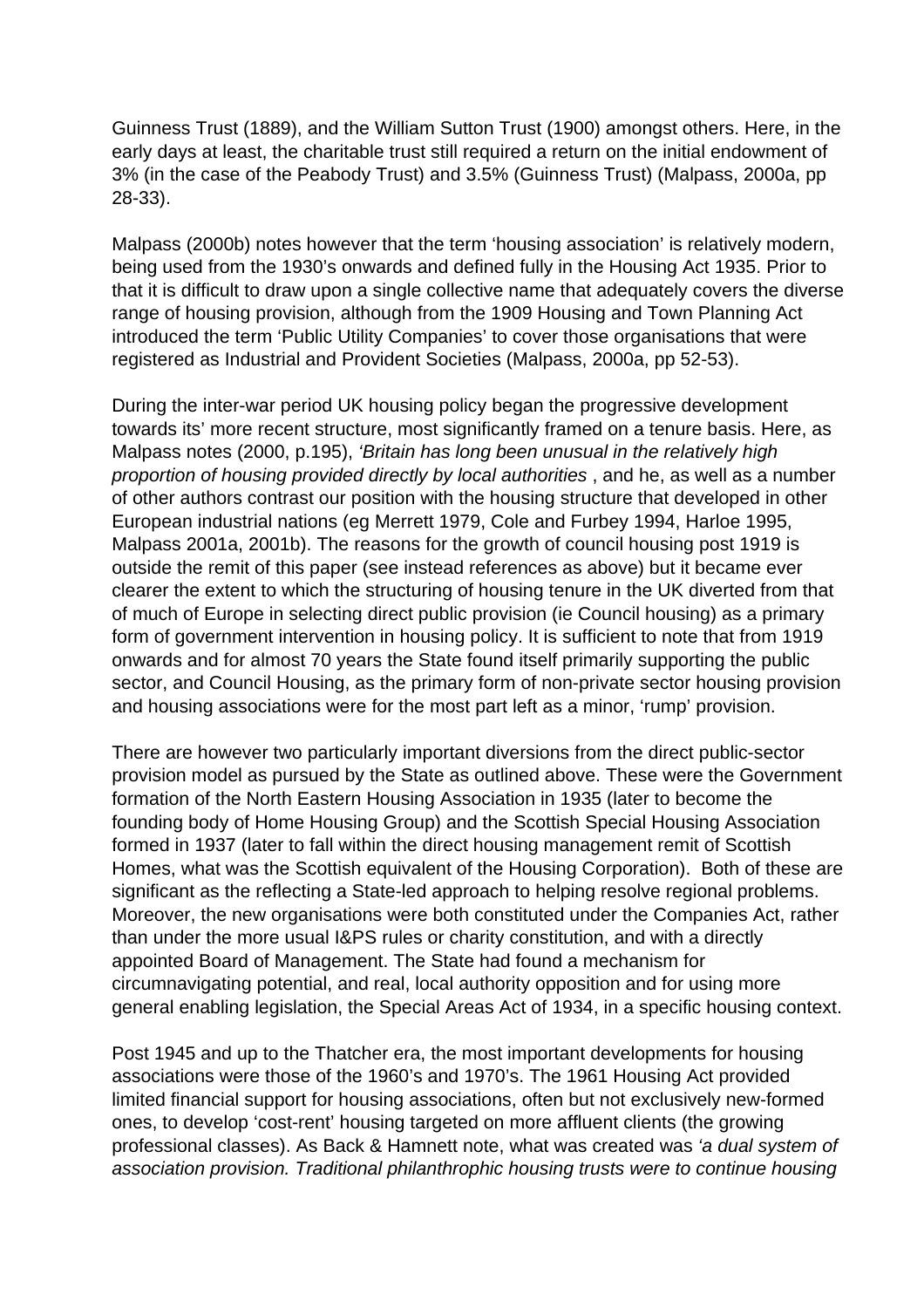the poor, receiving subsidies through local authorities. The new style housing societies were to house middle income earners, borrowing money without subsidy, direct from the exchequer' (1985, p.399).

Then in 1964 the Housing Corporation was formed as a direct conduit through which to channel support, and direction, over the new housing association sector, and subsequently providing the focus for the greater expansion of housing associations that was facilitated through the 1974 Housing Act. As McDermott notes, 'from the 1960s onwards, the municipal housing provider role was called into question by a range of political and social forces. Housing associations were able to insert themselves into a lacuna in public policy ….. The changes in the sector that took place in the 1960s and 1970s were highly significant in creating 'conditions of possibility' for associations to become central players in social housing provision' [2004, p.862]. The 'lacuna in public policy refers to a widely recognised and endorsed need to shift away from wholesale slum clearance into wider area-based housing renewal; the presence of substantial voluntary sector support and creative initiatives in developing new community based housing associations (led by Shelter and many church based groups), and a growing concern of the failings of mass-municipalisation as evidenced within a number of 'failing estates' (Power 1987).

This new policy direction was implemented through substantial and generous deficitbased capital subsidies directed to those housing associations registered with the Housing Corporation. This then became the new and enhanced role for a modern form of housing association and which the then Housing Minister, Anthony Crosland termed the 'third arm' of housing policy (Malpass, 2000a, p.157) and is the foundation of most of what are now often termed the 'traditional' housing association.

# **3. Housing associations move 'centre-stage'**

The Thatcherite agenda of 'rolling back the state' took many forms across the social policy canvas but it has been argued that 'the public housing system has witnessed more radical change than any other area of British social policy since 1979 in terms of the withdrawal of the state' (Wigglesworth and Kendall 2000, p.3). However it was not initially so clear that their hindsight assertion of viewing 'the third sector emerging as a major beneficiary of these developments' would necessarily apply to housing associations. As Back & Hamnett correctly observe, the Conservatives 1980 Housing Act initially 'signalled a return to the long-standing Conservative belief that private renting can still play a major role in the provision of housing … It would seem that associations were now regarded, somewhat unfavourably, as a part of the public sector by the Conservative government' (1985, pp.405). As an example, the 1980 legislation particularly promoted outright ownership through a tenant's 'Right to Buy' (RTB), but this new tenant right also applied to non-charitable housing associations (indeed there was a concerted attempt to make it apply to charitable housing associations until overturned by the Lords). Clearly this Government perceived 'public ownership' of the housing association stock as undesirable.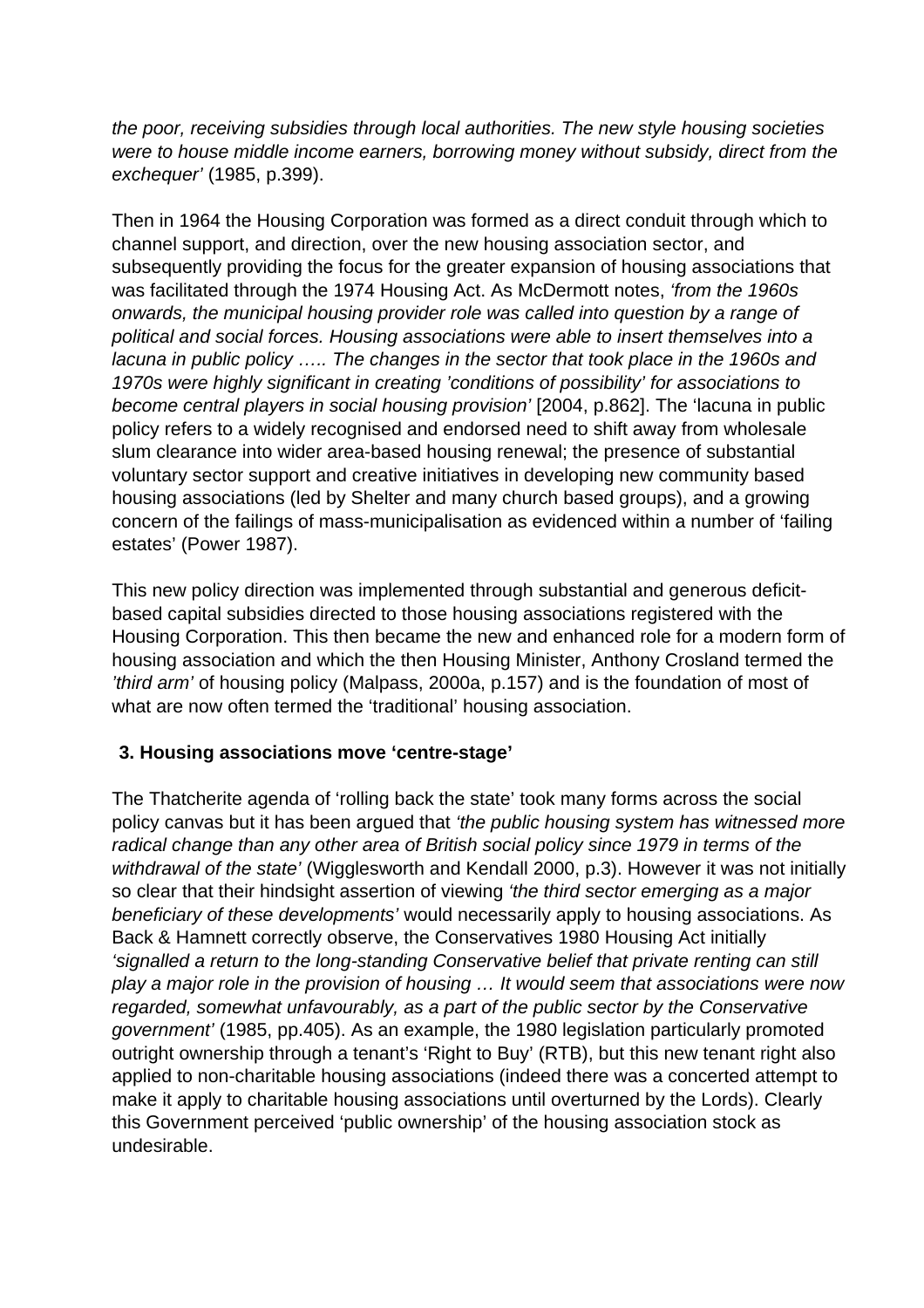Whilst the 1980 Housing Act dramatically changed the previous modest political consensus towards public housing policy, both through the RTB and the prevailing financial restrictions on Local Authorities, by the mid-1980's further policy developments were considered necessary to further re-vitalise the private rented sector and to encourage the 'de-municipalisation' of the public housing sector (Henney 1985; Coleman 1989; Randolph 1993; Cole and Furbey 1994). This was, as Lanstaff puts it, where housing associations took 'a move to centre stage' (1992 p.29). Alongside a range of other policy privatisations[3], the Government sought to implement policy change through a mix of direct action and financial pressures.

Housing policy change from the late 1980's was implemented primarily through a combination of a new financial regime for local authorities[4], exerting further 'encouragement' on the development of new housing management solutions and the 1988 Housing Act which largely overturned the previous Government support for housing associations, promoting the use of private finance to service a much greater expansion of the housing association sector. The Government changed perspective on housing associations was highlighted to their inclusion within a new 'independent rented sector' (Housing Minister David Trippier, 1989, from Langstaff 1992, pp. 44-45). As one rightwing critic of the 1988 Housing Act noted: 'the government seems to be depending almost completely on housing associations to deliver its promises here. There are good reasons for this. It needs the solidity and respectability of the housing association movement for its reforms … Housing associations are the only alternative major source of management expertise to local authorities' (Coleman 1989, p.52).

The other consequence of this legislative and financial changes, has become even more significant over the past 20 years. In December 1988 Chiltern District Council effectively 'broke the mould' in becoming the first local authority to transfer its entire housing stock to a housing association. Some 4,650 homes transferred to a newly established Chiltern Hundreds Housing Association, beginning a process which has since seen over 1.1m homes transfer from more than 190 local authorities. As the policy initiative grew from a locally driven (bottom-up) response to a general policy climate limited to semi-rural districts to one where it became an adopted and Central Government policy strand, whole stock transfers have now been concluded from major City administrations such as Bradford, Coventry, Sunderland, Wakefield and now Liverpool. In most cases the larger whole stock transfers have been to newly created housing associations based around the former local authority housing department staffing complement. These then are the stock transfer housing associations. From being bit players in the delivery of what has more recently become termed 'social housing', housing associations have indeed moved centre-stage and in which the current housing association sector 'should be seen as the product of two distinct processes: endogenous growth, concentrated among a relatively small number of housing associations that were already established before 1988, and exogenous growth arising from the post-1988 formation of new stock transfer associations' (Malpass 2001, p2)

The brief historical sortie has been necessary to help explain the current diversity of provision as identified earlier in the paper. It is also useful in outlining the differing and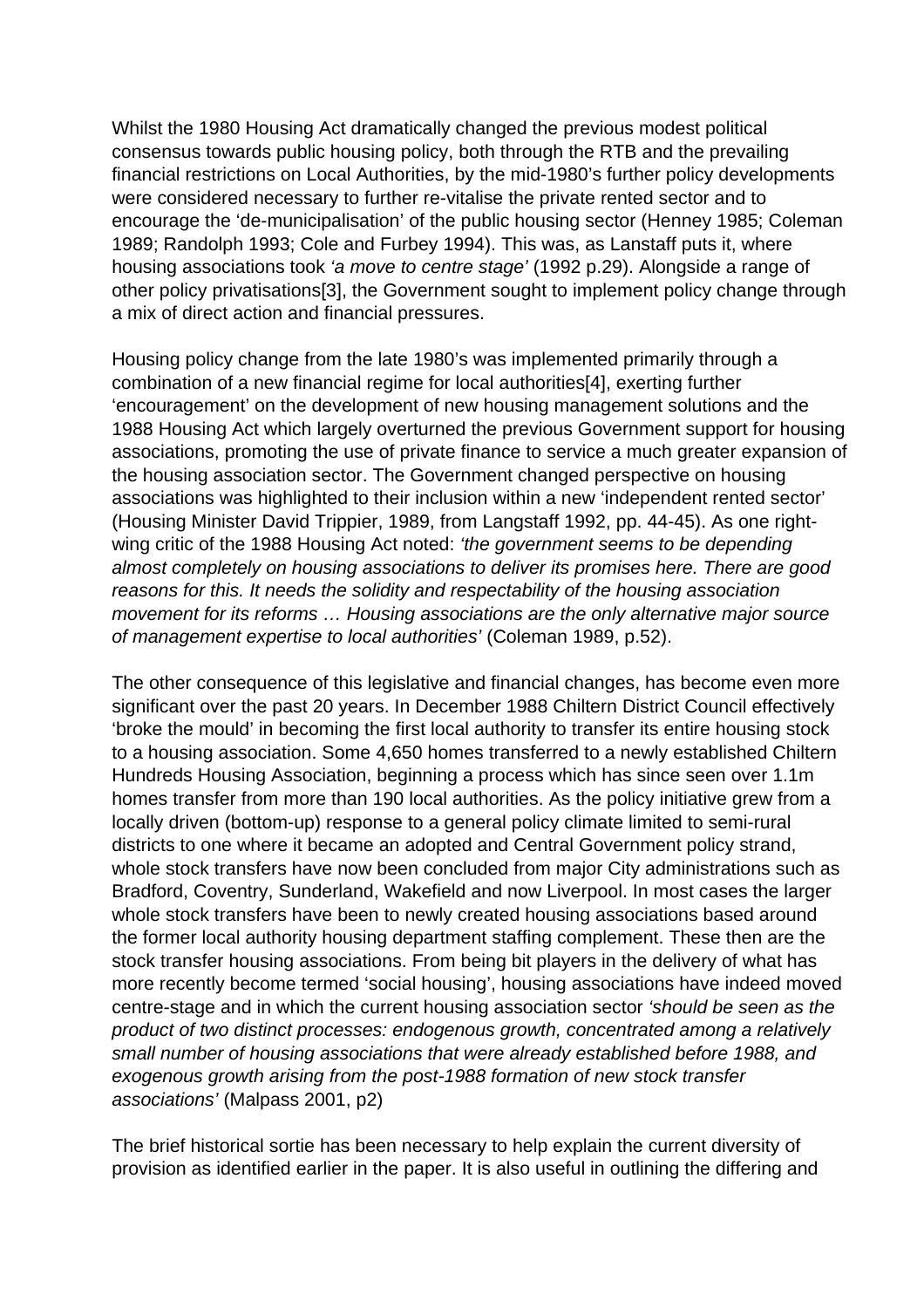changing perspectives on what housing associations are in terms of their public, private or third sector positioning. But it is perhaps also useful considering how this broad-brush label of 'housing association' obscures as much as it illustrates, as the following examples illustrate:

| Name of                 | Rental                | Annual        | Governance and other characteristics   |
|-------------------------|-----------------------|---------------|----------------------------------------|
| Housing                 | properties            | Turnover[5    |                                        |
| Association             |                       |               |                                        |
| Parish                  | None                  | c.f18,000     | Registered Charity and HC[6]           |
| Houses                  |                       |               | Registered                             |
| Charity                 |                       | $(2005 - 06)$ |                                        |
| Housing                 |                       |               |                                        |
| Association             |                       |               |                                        |
| Askew                   | < 10                  | c.£62,000     | Registered Charity                     |
| Housing                 |                       | $(2006 - 07)$ | Originally formed under Trust Deed in  |
| Trust                   |                       |               | 1925                                   |
| Douglas Haig $ 1,300$   |                       | £5.6m         | Registered Charity and HC Registered   |
| Memorial                |                       | $(2006 - 07)$ | Formed in 1929                         |
| Homes                   |                       |               |                                        |
| Peabody                 | 18,500                | £133m         | Registered Charity and HC Registered   |
| Trust                   |                       | $(2006 - 07)$ | Formed in 1862                         |
| Places for              | 43,400                | £338m         | HC Registered                          |
| People Homes            |                       | $(2006 - 07)$ | Founding organisation North British HA |
| Limited                 |                       |               | formed in 1965                         |
|                         |                       |               | Now operates in 170 LA's (see also     |
|                         |                       |               | Figure 2: group structure)             |
| $Trans-Pennin   12,580$ |                       | Data not      | HC Registered                          |
| e Housing               | (Calderdale available |               | Formed through stock transfer from     |
| Ltd                     |                       |               | Calderdale MBC to form Pennine Housing |
|                         | Sheffield)            |               | 2000 then stock transfer from          |
|                         |                       |               | Rossendale DC to form Green Vale       |
|                         | plus 3,700            |               | Homes. Also estate transfer from       |
|                         | (Rossendale)          |               | Sheffield MDC into Group.              |
|                         |                       |               |                                        |

So we might conclude that at various times housing associations have been, and perhaps some continue to fall into a range of different sectors:

- . Private sector inclined but with a social ethos here we have the 5% philanthropists and later the cost-rent associations of the 1960's;
- . Third sector defined with a clear and often continuing voluntary or community sector bias – here we can probably include the many continuing almhouses as examples;
- . Third sector with a private sector leaning perhaps never quite realised but certainly encouraged through the mid-1980's definition of the 'independent rented sector'
- . Third sector with a public sector leaning post-1974 to mid 1980's traditional housing associations;
- . Public sector with some third sector and private sector leaning stock transfer housing associations.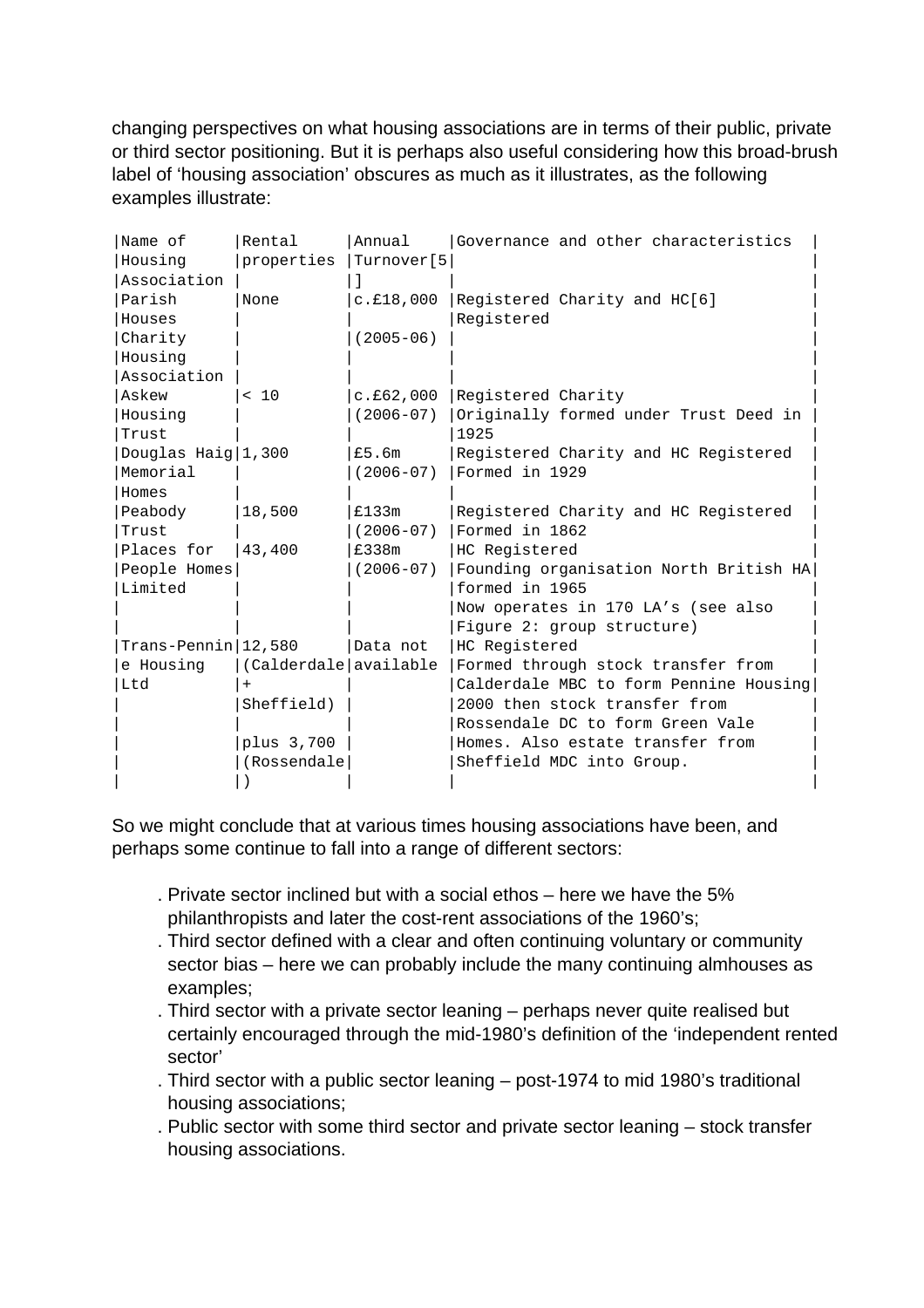But then what we also find is that many larger housing associations, through multiple processes of growth, diversification and mergers, have themselves developed different models of provision within an extended organisational structure, such as that for Places for People (and shown as Figure 2). Here we can see subsidiaries delivering with a strong private sector focus (eg the Blue Room and Capital City subsidiaries), but also with a Third Sector concern (eg Places for People Individual Support and Kush Homes) or a social enterprise approach (eg Places for Children). So, within one group structure, People for Places Housing Group incorporates virtually all sectors of Hudsons' tri-sector model. Given such an example, we can perhaps more realistically identify a number of positions for differing sub-sectors of the housing association movement, as illustrated in Figure 3.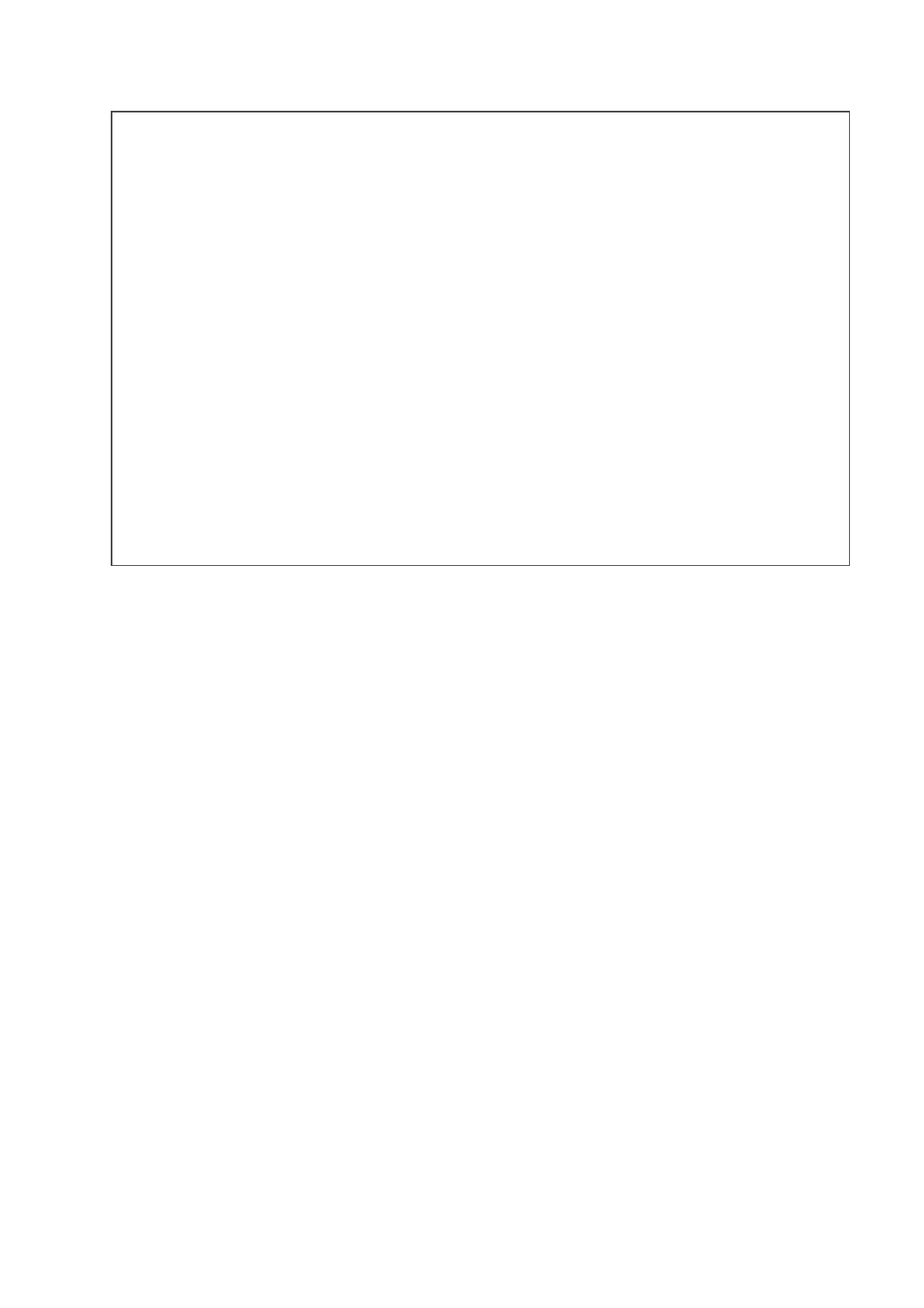# **4. Housing associations as agents of the state**

What does al this mean for housing associations in relation to State activity? It can be argued that housing associations remain, de jure, as independent bodies. Put in simple terms, there is no requirement for them to exist at all. They have no statutory position in that sense. In these very simple terms, they remain voluntary bodies: they establish their own governance and management structures and, to some extent at least, determine their own modus operandi. But for many authors the modern housing association, and most importantly its relationship to the State, is far removed from that which existed pre mid-1980's.

With reference to the Third Sector, Malpass (2000a) takes the view that 'It is apparent that British housing associations qualify for inclusion, although there might be room for debate about whether they enjoy any meaningful degree of autonomy' (2000a p. 4). There is further evidence of the incorporation of housing associations into the quasipublic sector through their inclusion as "Local Public Spending Bodies" within the 1995/96 Nolan Enquiries into Standards in Public Life. Whilst no doubt beneficial in supporting a more open and transparent form of governance, it is further confirmation of the public sector leaning identified earlier.

Despite the de jure independent status, there are however very clear and stark indications of the extent to which housing associations have found their activities have become ever more prescribed by Central Government and its managing agencies such as the Housing Corporation. In a number of key areas, housing associations face up to very clear operational and policy constraints:

- **. Rent setting**: a system of rent convergence with local authorities under which rent increases are substantially limited and determined by a centrally devised formula;
- **. Tenant selection**: broadly outlined in Housing Corporation regulatory code, but also heavily influenced in all but very low demand areas by local authority nomination rights and requirements to support local authority homelessness strategies;
- **. Property standards**: minimum requirements established through the Decent Homes Standard, in common with requirements for remaining Council housing properties, but for many associations the minimum has become a target given the rental restrictions and limited funding available to exceed this standard;
- **. New home quality and design**: again, largely prescribed by the Housing Corporation through their development standards but also the availability and policy/procedural constraints attached to housing association development grants;
- **. Policy/strategic focus**: as is similar to many other policy arenas, as a key State policy and service provider housing associations find that their strategic direction will be heavily influenced by centralised (State) priorities. So housing market recovery or renewal and low cost home ownership initiatives are both examples or where the State has directed housing association activity over the past 15 years;
- **. Regulatory direction**: not only do housing associations have to comply with their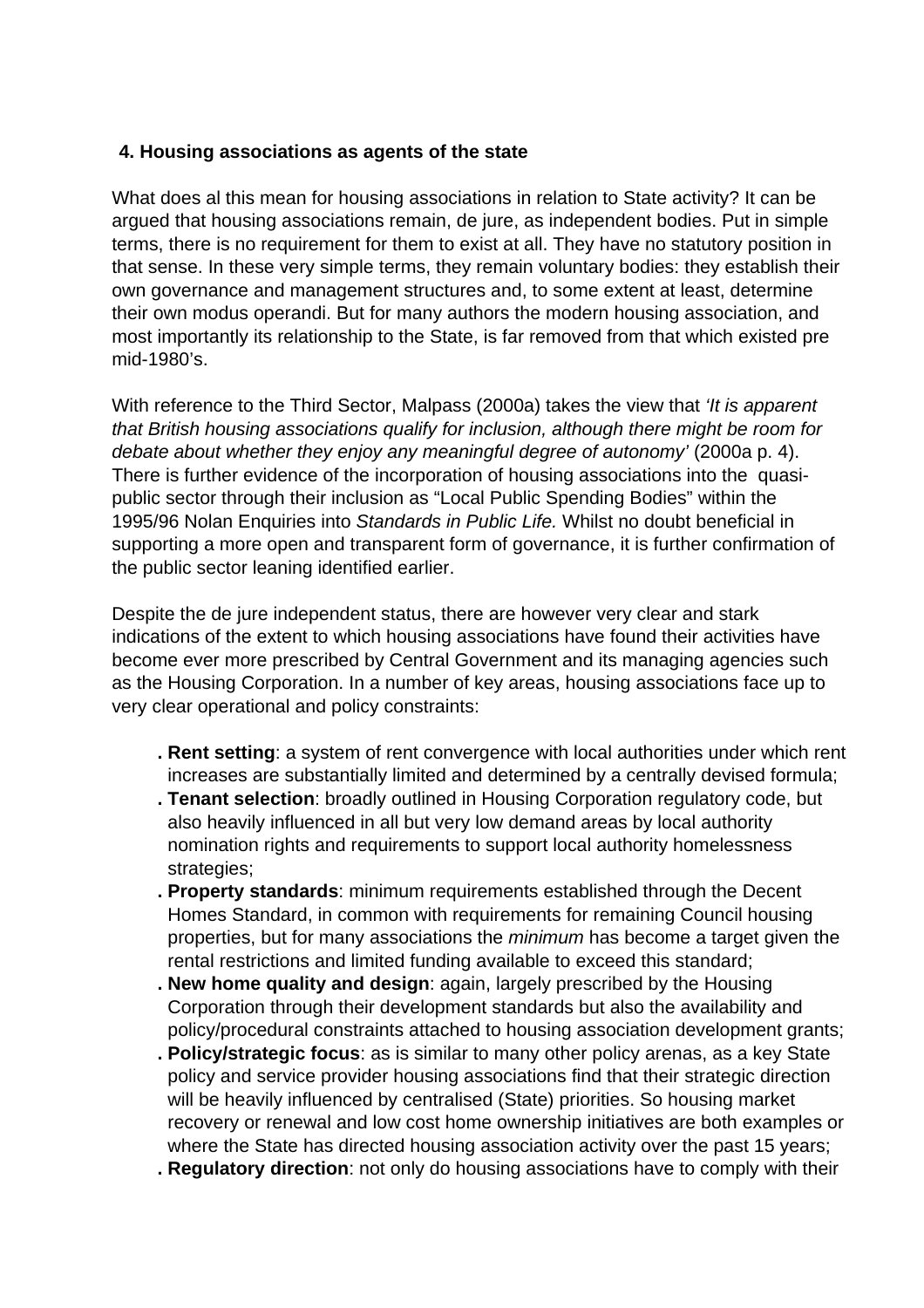primary regulators, which in most instances as registered associations is the Housing Corporation, but now also have to report to and respond to the coercions from Audit Commission inspections. The latter also undertaking local housing authority inspections and with a series of Key Lines of Enquiry (KLOE's) which very much reflect their local authority framed heritage.

De facto, the modern housing association works within a policy arena in which to some significant degree the State determines their rents, property standards, allocation policies and their strategic priorities. Malpass (2001) summarises his views on the current status of housing associations by noting that 'in the past it was possible for groups of concerned people to take the initiative to form new associations, to secure registration with the Housing Corporation and to build up their associations into substantial providers of housing services. Now, however, this is virtually impossible, and the only newly registered associations with any realistic growth potential are those formed for stock transfer purposes. This means that the social rented sector is developing in a way that is very top-down. Instead of the genuine voluntarism of the past we now have a sort of bogus voluntarism in which elected representatives and salaried officials create new notfor-profit organizations from within the public sector' ( p.13).

For Back and Hamnett (1985) the shift towards this subservient position is very much a consequence of housing associations being so loosely defined: 'It is precisely because of their ambiguous status that successive governments have been able to adapt the movement to satisfy their own goals' (p.398). But for others the shift to State agent is part of a wider manoeuvre by the State: 'One of the phenomena of recent times is the manner in which formerly independent charities have become agents of the state (e.g. housing associations) or lobbyists for more state resources' (Whelan, 1996, as quoted in King, 1998) with King then going on to refer to what he calls a process of 'nationalisation of charity' (p.158).

For housing associations the debate is both immediate and, for the National Housing Federation's (NHF) perspective, threatening. The current Housing Bill as currently drafted includes clauses which, according to the NHF, 'would allow the new regulator to interfere with housing associations if they fail to follow standards imposed by central government, even if this would mean that an association would have to break commitments given to its tenants, or dangerously use up its financial reserves' (NHF website accessed and the matrix  $accessed$  accessed accessed and the  $1.4.08$ http://www.housing.org.uk/default.aspx?tabid=212&mid=828&ctl=Details&ArticleID=1003) . The NHF go on to note that the implications for some of the wider social enterprise initiatives that housing associations might pursue, such as crèches, employment programmes and community safety initiatives, could be threatened 'as associations inevitably feel compelled to work on the subject areas the Government says are priorities'.

And it is to be remembered that the State now stretches beyond the Nation-State. A recent article highlighted that a similar dispute to that identified above between the Dutch government and the Dutch housing association sector regarding their independence that could eventually find it's way to the European court with ramifications for UK housing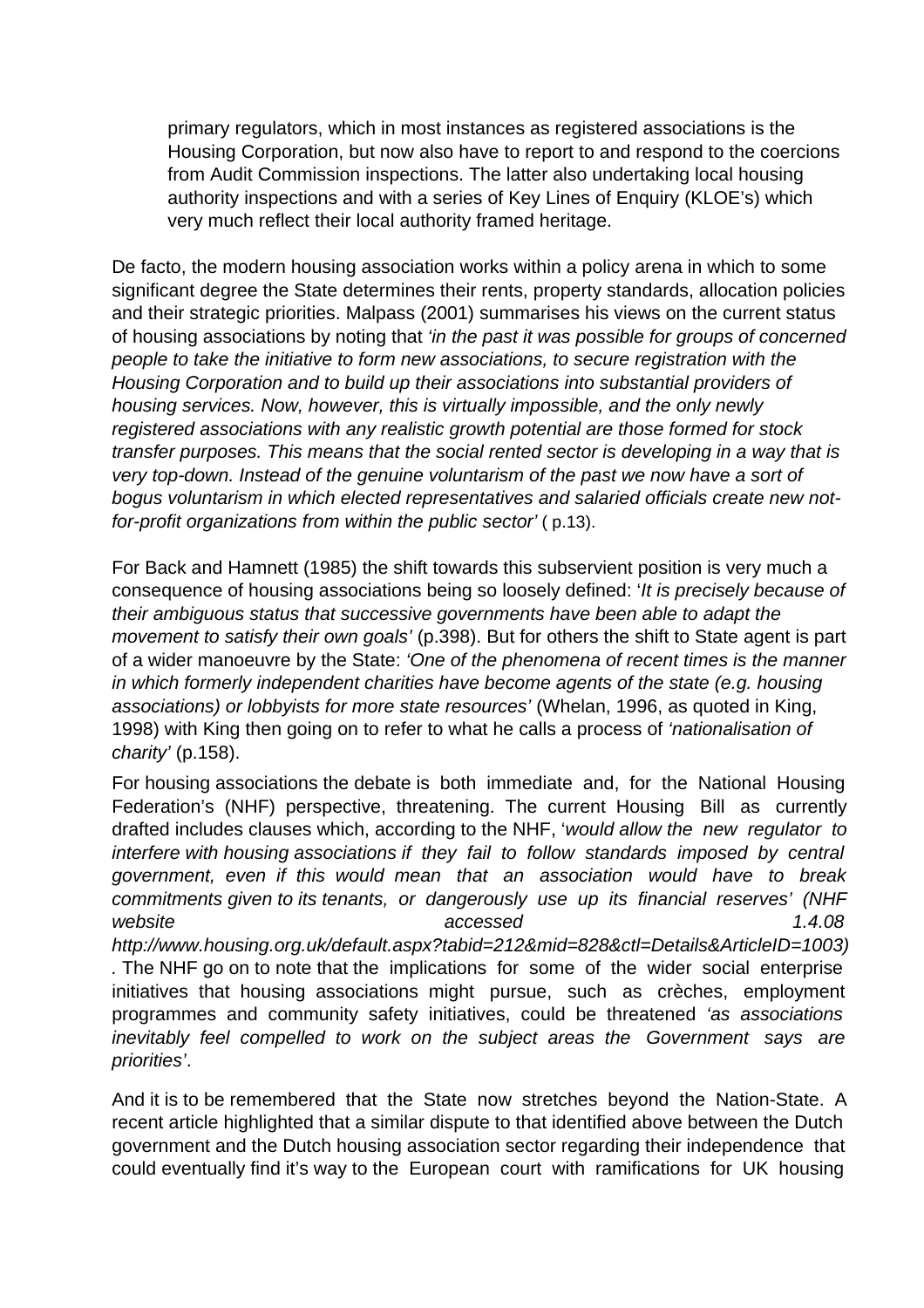associations (Ellery 2008).

### **5. The implications for social enterprise**

In bringing this paper to a conclusion there are perhaps two final questions that need consideration:

- a) What does the (potential or real) State incorporation of housing associations mean for their housing role, and perhaps an expanded social enterprise role?
- b) What might this mean in terms of the future framing of social enterprises?

It should be clear from the earlier exposition that the housing association sector of today 'is the product of accretion of layers of organizational responses to opportunities existing in different eras' (Mullins, 2004, pp 1-2). So we find that some organisations remain as an updated version of their former self largely focussed on their original, sometimes quite limited founding purposes, whereas others have been significantly transformed, or have transformed themselves, to meet new challenges and new policy agendas. Still others, in the shape of stock transfer housing associations, are a reincarnation of a pre-existing State provision. There is evidence that housing associations can re-construct and direct themselves in ways that both meets State priorities (and in the simplest construction of what the State confirms, is itself a reflection of what communities and society want) and reflects their own priorities and modus operandi, but the danger is also that housing associations ever more become 'even greater sinks of the marginalised groups in society than council housing' (Hutton, 1995, p.10).

As regards social enterprises the Government at least seems pretty self-satisfied with the way things are going: 'Since 1997 the third sector has grown in scale and impact. There are more organisations than ever before. Overall income has increased. More people are volunteering. More people are setting up social enterprises. The sector is playing a greater role in supporting communities and tackling inequalities, in creating opportunity and enterprise, and in designing and supplying public services' (DCLG 2007b, p.7). But as Somers (date?) asks: 'To what extent does New Labour's engagement in social entrepreneurship signal an expansion or contraction of the state in key areas of public service delivery?' For Wolch (1990) the answer is surely that the State has already extended its influence into the voluntary (or Third Sector) and we might suppose will in turn have the same focus and follow the same controlling mechanisms towards social enterprises, using the 'shadow state apparatus' as a means to deliver Government policy.

There are a large number of potential research routes and paths to pursue in considering further these issues and debates. But it is arguable that the State agency route is exactly the position in which housing associations have been led, and sometimes been more than keen to follow. The question for many potential and growing social enterprises might well be: is this our future too? And what the implications for the sector if this is indeed 'the Brave New World' of social enterprise? To draw again on just one historical view referred to earlier in this paper, it is not to difficult to see that Back and Hamnett's warnings of the 'ambiguous status' of housing associations as being beneficial to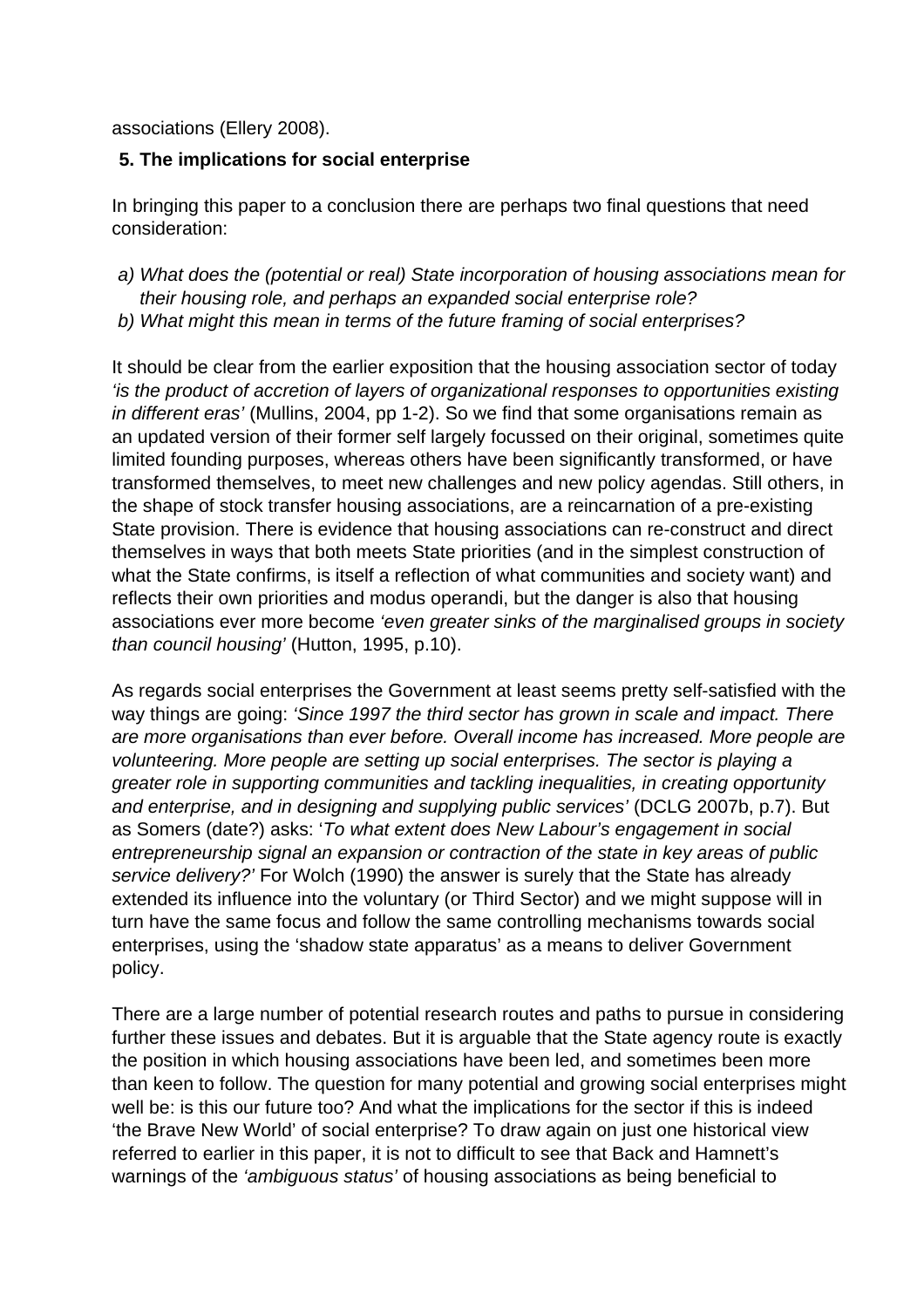successive governments in providing scope for further adaptation to satisfy the State's own goals could just as easily be applied to the current position with social enterprises.

To make the point once again, 'for a policy area that remains largely outside the radar of the general public, public housing policy may yet prove to be a litmus test for many of the policy debates that are yet to be held' (Summers (2006) pp 16-17).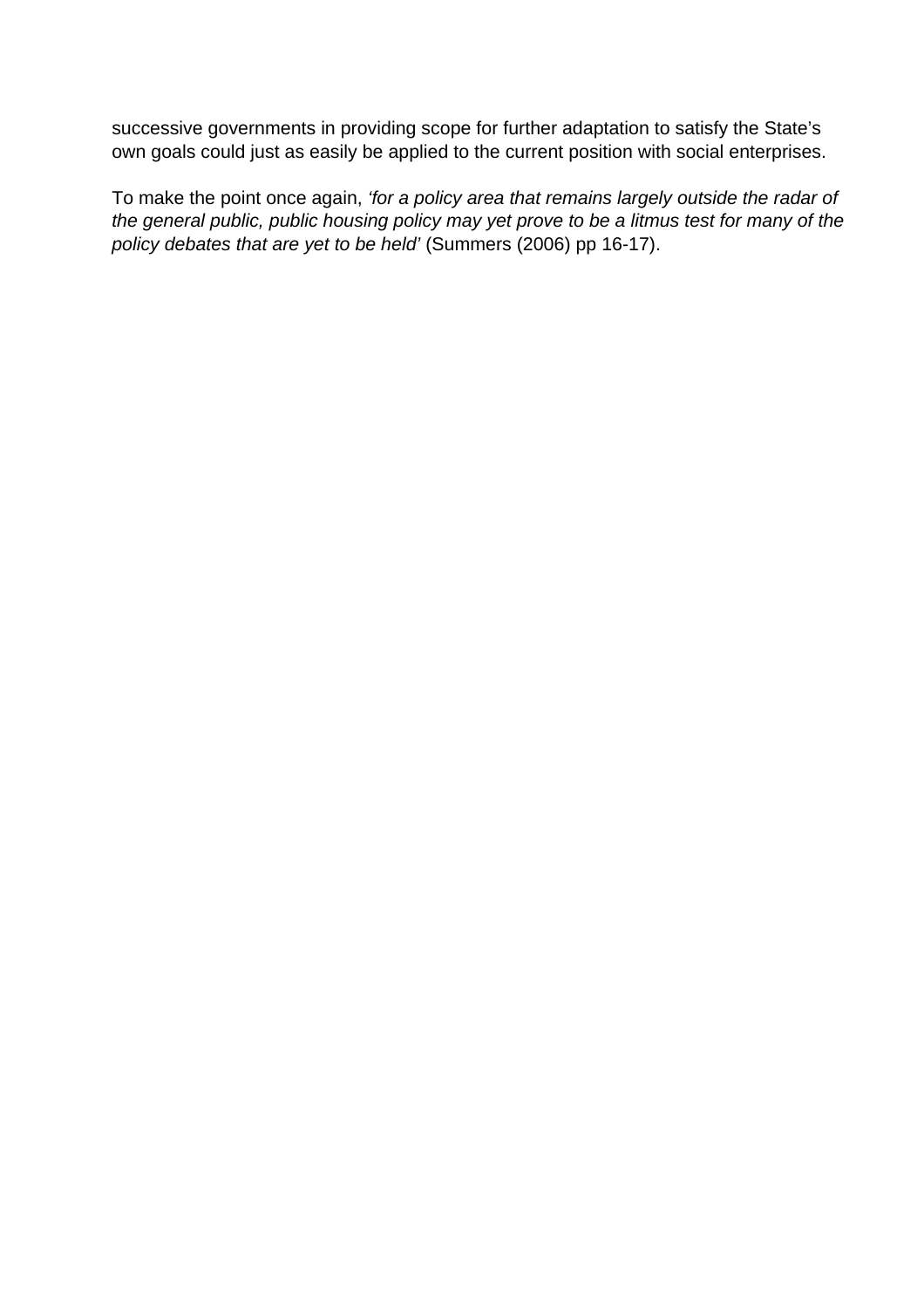### **References**

Back, G and C. Hamnett (1985) 'State Housing Policy Formation and the Changing Role of Housing Associations'. Policy and Politics 13(4): 393–411.

Cole I and Furbey R (1994) The Eclipse of Council Housing Routledge, London

Coleman D (1989) 'The new housing policy – a critique' Housing Studies Vol 4:1 pp 44- 57

Daunton M (1987) A Property-Owning Democracy? Housing in Britain Faber and Faber, London

Ellery S (2008) 'Dutch dispute threatens to hit European associations' Inside Housing March 7 2008

Henney A (1985) Trust the Tenant: Devolving Municipal Housing Centre for Policy **Studies** 

Hills J (1989) 'The voluntary sector in housing: the role of British housing associations' In E. James (ed), The Non-Profit Sector in International Perspective Oxford University Press, New York.

Hudson M (2002) Managing Without Profit (2nd Edition) Directory of Social Change, Liverpool

Hutton W (1995) The State We're In

Jones D and Keogh W (2005) '**Social enterprise: A case of terminological ambiguity and complexity'** Social Enterprise Journal Vol 2:1

King P (1998) Housing, Individuals and the State: Morality of Government Intervention Routledge,

Langstaff M (1992) 'Housing associations: a move to centre stage in Birchall J (ed) Housing Policy in the 1990's Routledge: London

Malpass P (2000a) Housing Associations and Housing Policy: A Historical Perspective Macmillan Press, Basingstoke

Malpass P (2000b) The discontinuous history of housing associations in England Housing Studies Vol 15:2 pp 195-212

Malpass P (2001a) 'The uneven development of 'social rented housing: explaining the historically marginal position of housing associations in Britain' Housing Studies Vol 16:2 pp 225-242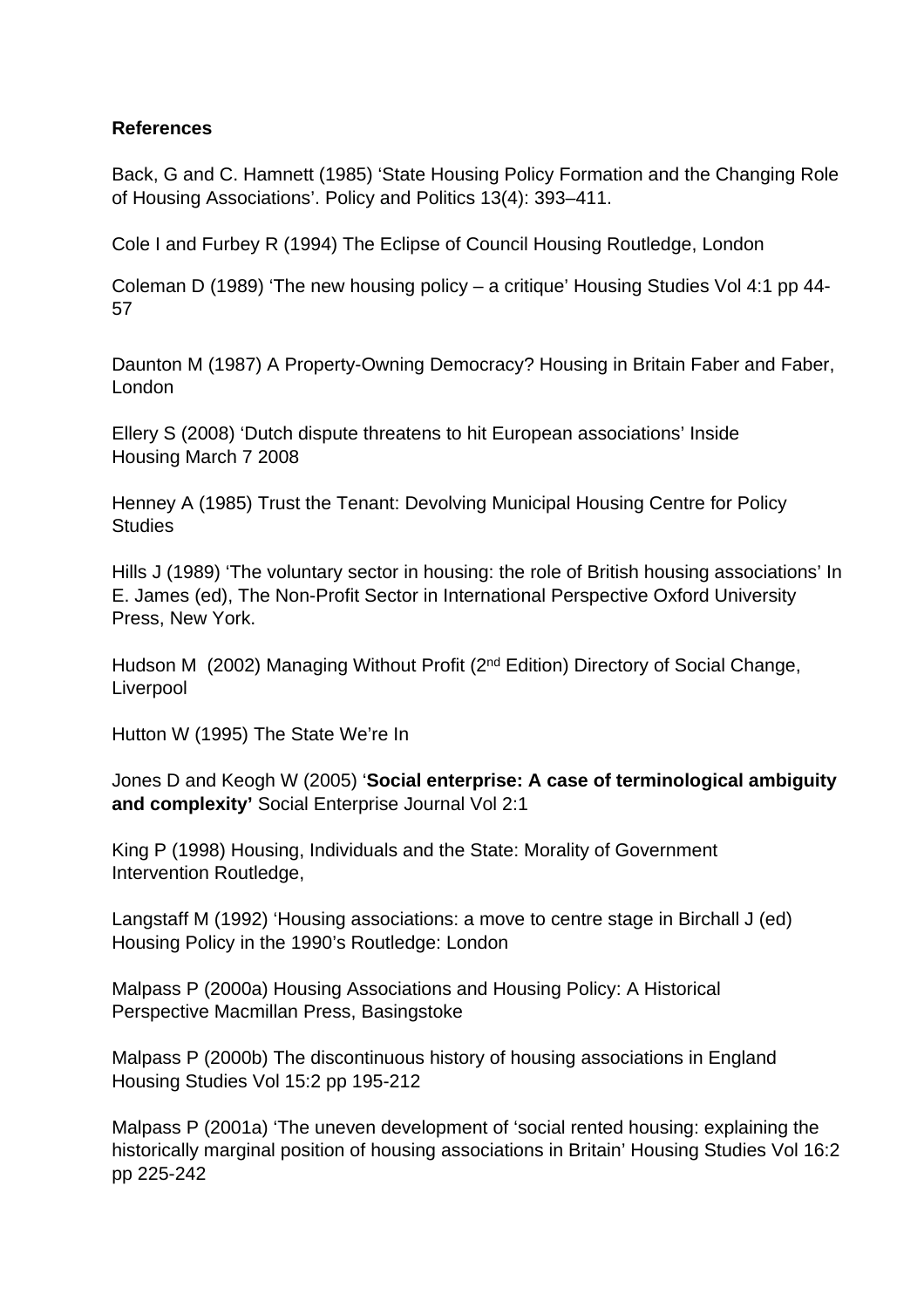Malpass P (2001b) The restructuring of social rented housing in Britain: Demunicipalization and the rise of registered social landlords European Journal of Housing Policy 1(1), 2001, 1–16

Malpass P (2007) 'More coherent than Sustainable: a critique of contemporary British housing policy' Presentation to Housing Studies Association Conference, University of York

Merrett S (1979) State Housing in Britain Routledge and Kegan Paul, London

Power A (1987) Property before People Allen & Unwin: London

Randolph B (1993) 'The re-privatisation of housing associations' in Malpass P and Means R (Eds) Implementing Housing Policy Open University Press

Somers A (date?) Blurring boundaries? New Labour, civil society and the emergence of social enterprise Seminar presentation to SE Conference (check date)

Summers (2006) The de-municipalization of social housing: changing the regional map The Yorkshire & Humber Regional Review Vol 16:1 pp 13-17

Tickell J (1996) Turning Hopes into Homes: A History of Social Housing 1235- 1996 National Housing Federation, London

Wigglesworth R and Kendall J (2000) 'The impact of the third sector in the UK: The case of social housing' Civil Society Working Paper 9

Wolch J (1990) The Shadow State: Government and the Voluntary Sector in Transition Foundation Center, New York

[4] Introduced in the Local Government Act 1989

------------------------------------

[6] HC = Housing Corporation

------------------------------------

<sup>[1]</sup> This is made up of 1.3m directly managed by the local authority and another 800,000 managed on behalf of the local authority by their Arms-Length Management Organisations (ALMO's)

<sup>[2]</sup> source: http://www.almshouses.org/whatAreAlmshouses.html accessed March 27, 2008

<sup>[3]</sup> For example, the Higher Education Act 1988

<sup>[5]</sup> From various sources